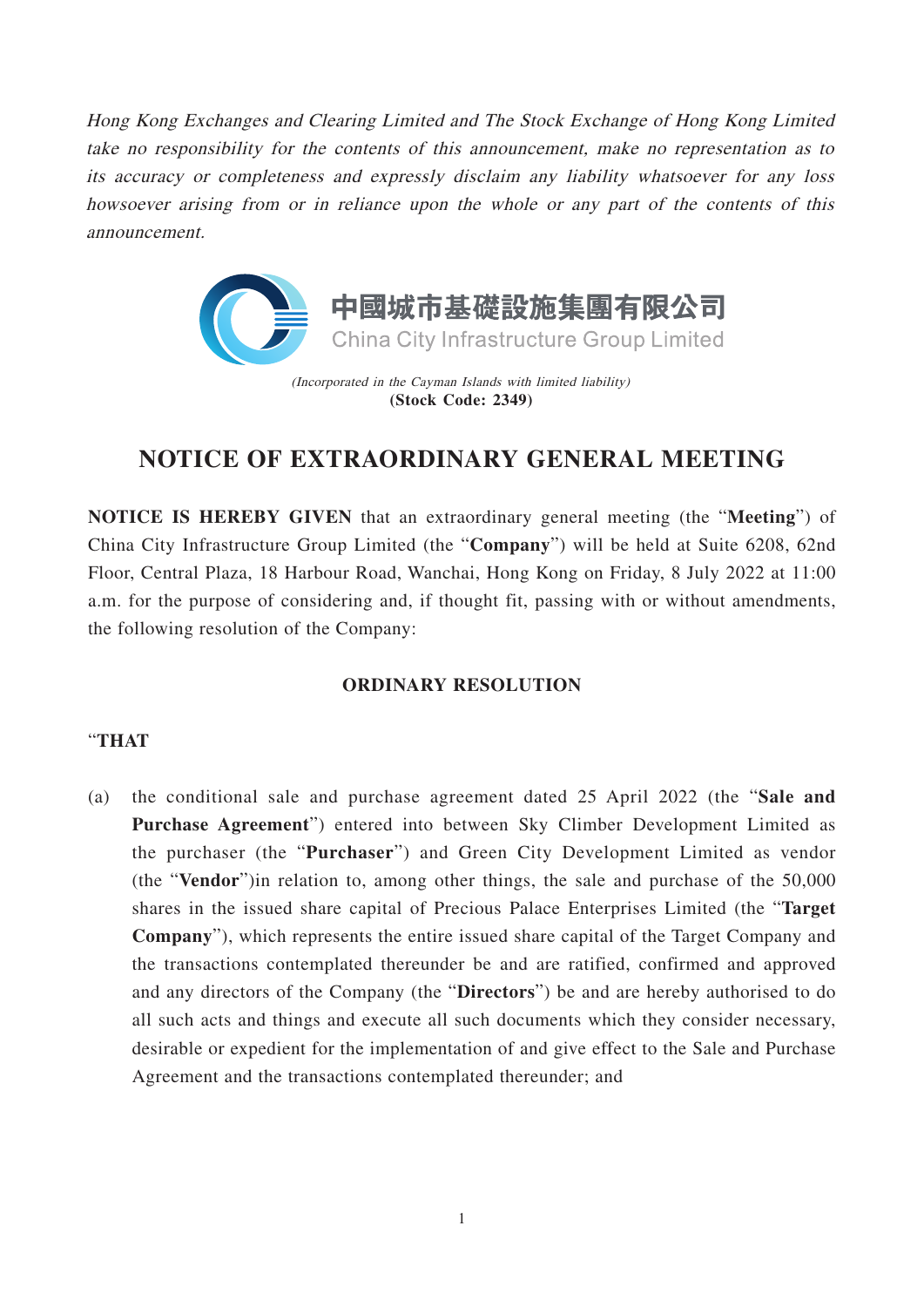(b) any Director be and is hereby authorised for and on behalf of the Company to execute all such other documents, instruments and agreements (whether under common seal or not) and to do all such acts or things deemed by him/her/them to be incidental to, ancillary to or in connection with the matters contemplated in the Sale and Purchase Agreement and the transactions contemplated thereunder as he/she/they may in his/her/ their absolute discretion consider necessary, desirable or expedient to give effect to the Sale and Purchase Agreement and the implementation of all transactions contemplated thereunder and to agree with such variation, amendment or waiver as, in the opinion of the Directors, in the interests of the Company and its shareholders as a whole."

## By order of the Board **China City Infrastructure Group Limited Li Chao Bo** Chairman and Chief Executive Officer

Hong Kong, 23 June 2022

Registered office: Cricket Square Hutchins Drive P.O. Box 2681 Grand Cayman KY1-1111 Cayman Islands

Principal place of business in Hong Kong: Suite 6208, 62nd Floor Central Plaza 18 Harbour Road Wanchai Hong Kong

#### Notes:

- 1. Any member entitled to attend and vote at the meeting convened by the above notice is entitled to appoint one or more proxies to attend and, in the event of a poll, vote in his/her stead. A proxy needs not be a member of the Company.
- 2. In order to be valid, the form of proxy must be duly lodged at the Company's branch registrar in Hong Kong, Tricor Tengis Limited at Level 54, Hopewell Centre, 183 Queen's Road East, Hong Kong together with a power of attorney or other authority, if any, under which it is duly signed or a certified copy of that power of attorney or authority, not less than 48 hours before the time for holding the meeting or any adjourned meeting.